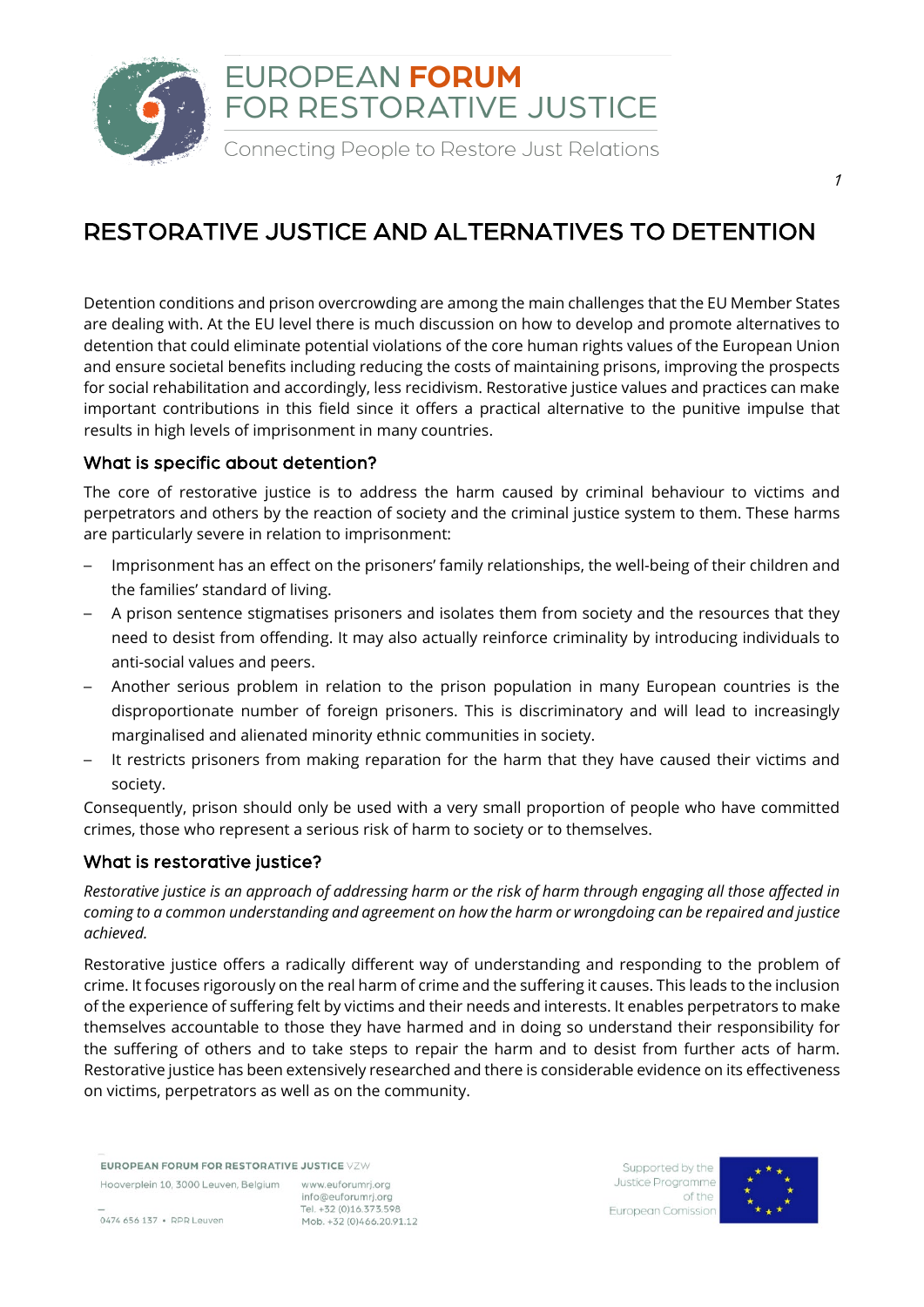

## EUROPEAN FORUM FOR RESTORATIVE JUSTICE

Connecting People to Restore Just Relations

On October 3rd 2018, the Council of Europe (CoE) adopted the most advanced and innovative international legal instrument in the field of restorative justice: the new [Recommendation](https://www.coe.int/en/web/prison/home/-/asset_publisher/ky2olXXXogcx/content/recommendation-cm-rec-2018-8) CM/Rec(2018)8 concerning restorative justice in criminal matters. It outlines several ways in which governments and criminal justice agencies can utilise restorative justice principles and practices to help maximise the effectiveness of their victim and offender interventions, meet international justice standards and change systemic and institutional cultures.

## Restorative justice and alternatives to detention

The CoE Recommendation urges includes prisons as potential referral bodies to restorative justice. It further states that *restorative justice should be a generally available service. The type, seriousness or geographical location of the offence should not, in themselves, and in the absence of other considerations, preclude restorative justice from being offered to victims and offenders* (rule 18). While prison isolates prisoners from the resources and relationships that they need to desist from crime and stigmatises them, restorative justice enables perpetrators of harm to gain respect though taking responsibility for their actions and earning redemption and reintegration through reparation. As asserted also by the CoE Recommendation, no offences are considered unsuitable. The key criteria are the willingness of the perpetrator to meet or communicate in some other way and the obligation to ensure that the process is safe for all parties.

## A coordinated and strategic response

The overuse of imprisonment is at the tip of a pyramid of social causes and decision-making. Imprisonment cannot be reduced simply by community sanctions. Strategic and coordinated responses should be implemented to divert people from crime, to divert people from prosecution, and to divert people from detention.



#### *Diversion from crime*

Restorative justice can reduce the risk of crime due to family problems through training in restorative parenting and through family group conferences.

Restorative justice can reduce the risk of crime caused by young people being excluded from or dropping out of school through mediation and restorative circles which not only reduce discipline problems but teach students the values of

responsibility and respect and social skills such as non-violent conflict resolution.

Restorative justice can reduce the risk of crime in neighbourhoods caused by social exclusion, inter-group and inter-cultural conflict and gangs through the development of restorative cities or communities. These approaches involve a coordinated approach to resolve conflicts and prevent harm. The integration of minority ethnic groups within communities can contribute to a reduction of foreigners in prison.

#### *Diversion from prosecution*

The public can be sceptical about diversion from prosecution when they do not perceive any element of accountability for wrongdoing and harm. Restorative processes such as mediation demonstrate real accountability and satisfaction from victims and consequently have been used to avoid prosecution. This approach can earn public credibility and support.

EUROPEAN FORUM FOR RESTORATIVE JUSTICE VZW

www.euforumrj.org info@euforumrj.org Tel. +32 (0)16 373 598 Mob. +32 (0)466.20.91.12

Supported by the Justice Programme of the European Comission



 $\overline{2}$ 

0474 656 137 · RPR Leuven

Hooverplein 10, 3000 Leuven, Belgium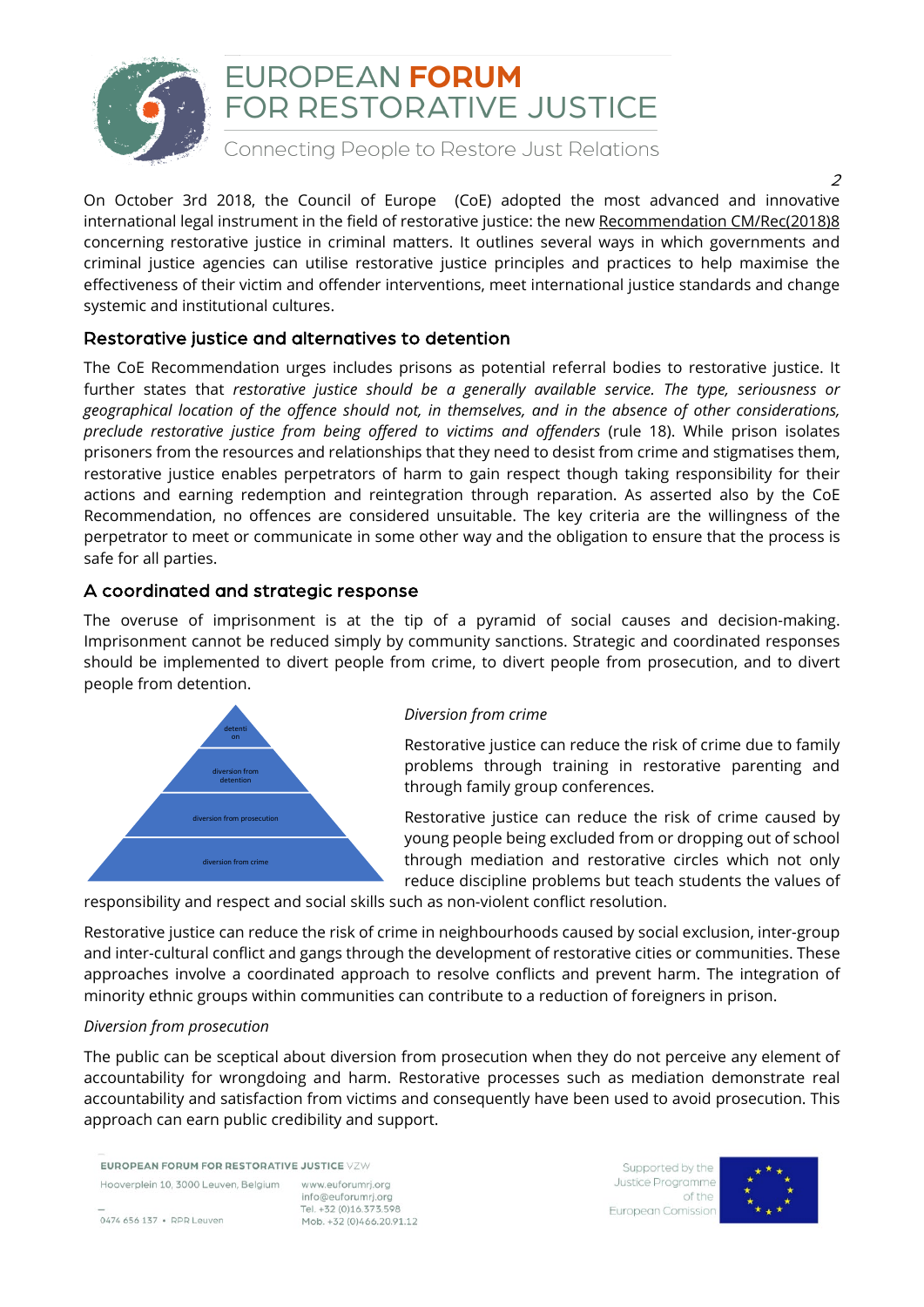

## EUROPEAN FORUM FOR RESTORATIVE JUSTICE

Connecting People to Restore Just Relations

#### *Diversion from custody*

In some European countries (for example, in Northern Ireland) agreements to repair harm and to avoid further offending made through restorative conferences prior to sentencing can become court orders. This means that the agreements will be rigorously supervised and, if not complied with, the perpetrator will be returned to court. 85 to 90% of victims are satisfied with their experience of restorative justice and do not seek any further punishment. This has made restorative justice very popular with judges and has contributed to a dramatic reduction in the use of custody. There is also a much higher level of compliance to restorative agreements than to other community sanctions.

Restorative justice can also be used post-sentence as part of a community sanction. The involvement of victims and the engagement of perpetrators in reparation have proved attractive to both judges and the general public.

## How to counteract poor prison conditions?

Restorative processes such as mediation and circles can have a significant impact on prison culture by reducing violent reactions to conflict. Restorative circles through which staff and inmates engage in dialogue on a range of issues and problems affecting life in prisons can improve respect, responsibility and relationships between prisoners and between staff and prisoners.

The CoE Recommendation promotes the use of restorative principles and approaches within the criminal justice system, but also outside of the criminal procedure, with the explicit example of conflicts between prisoners or between prisoners and prison officers (Rule 60). It advises prison agencies to raise awareness among their staff and managers in relation to the principles of conflict resolution and restorative justice, so that they understand these principles and are able to apply them in the course of their day to day work. It suggests appointing a member of staff with formal responsibilities for promoting and coordinating the use of restorative justice by and within the organisation.

The CoE Recommendation even goes beyond this and calls for a proactive use of restorative practices to build relationships within and outside prisons regarding staff, prisoners, their families and the wider community. It advises to implement restorative approaches in making managerial decisions and consulting staff and in other areas of staff management and organisational decision making to help to build a restorative culture within prisons.

## How to promote the use of community sanctions and measures?

- 1. By the involvement of victims and the community.
- 2. By demonstrating that perpetrators are repairing harm and contributing to the common good.
- 3. By informing the public of the negative effects of imprisonment.

Politicians and the media assume that the public is very punitive in its attitudes towards crime and also that there is widespread fear of crime. Consequently, laws are drafted on the basis of the punishment of criminals and the protection of the public. The criminal justice system puts prison at the heart of sentencing and the management of offenders. This leads to community sanctions in many countries being promoted as 'community punishment' and public protection through risk management. In reality community sanctions and measures cannot compete in the public's perspective with the perceived effectiveness of prison to punish and protect.

EUROPEAN FORUM FOR RESTORATIVE JUSTICE VZW

Hooverplein 10, 3000 Leuven, Belgium www.euforumrj.org info@euforumrj.org Tel. +32 (0)16 373 598 Mob. +32 (0)466.20.91.12

Supported by the Justice Programme of the European Comission



3

0474 656 137 · RPR Leuven